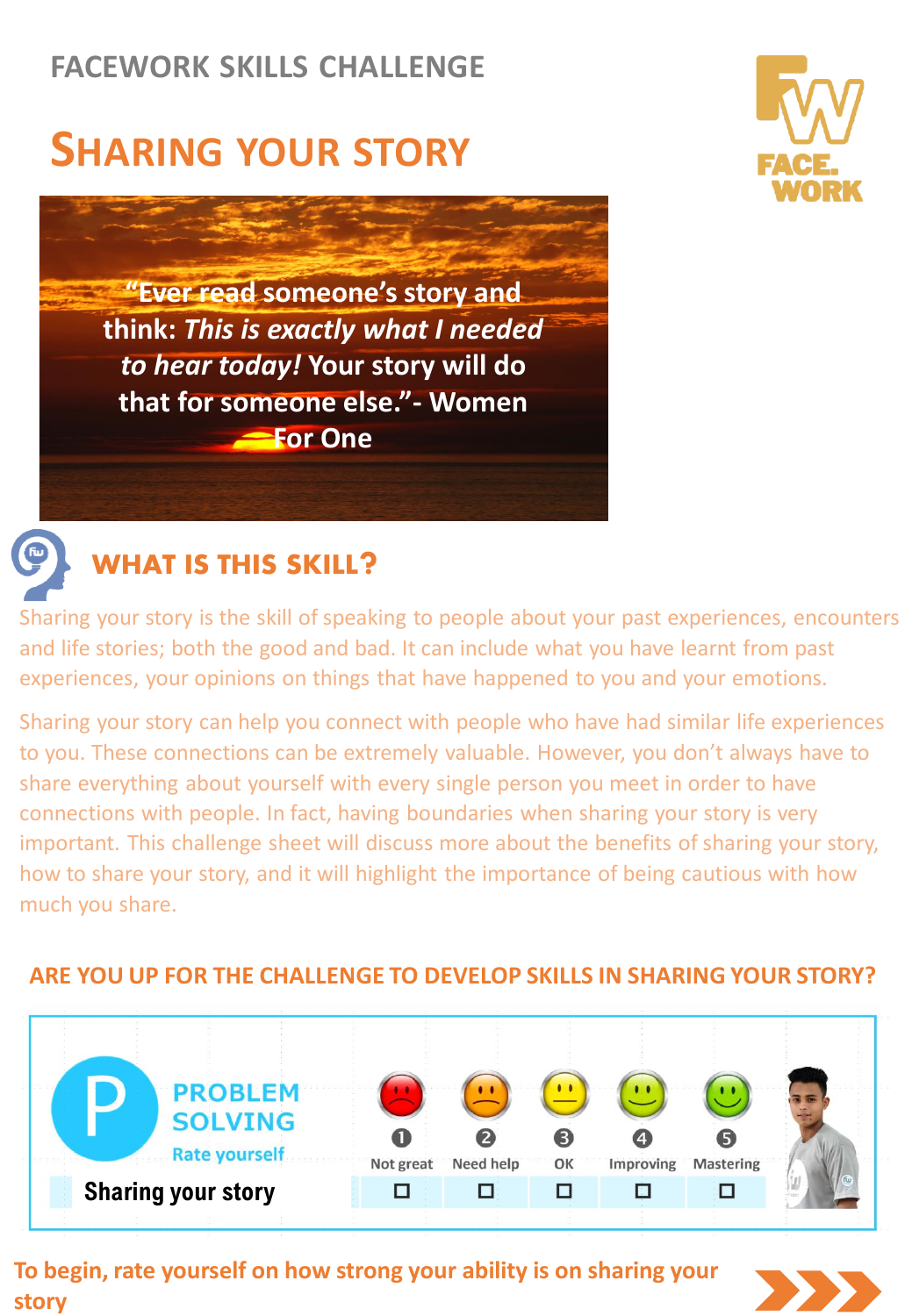## *'Inside every human is a story worth sharing. What's your story?'- Lynda Cheldelin Fell*





In our digital world, it sometimes feels like knowing how to work behind a computer all day is the only important thing to learn in the world of business. It can seem like there is less and less of a need to interact with other people in the workplace. However, this is far from reality. In the workplace, there are many tasks that involve social and interpersonal skills for which sharing your story becomes an essential skill. Sharing your story allows you to find common ground with other people, whether this be work colleagues or clients. See more in the examples on the next page…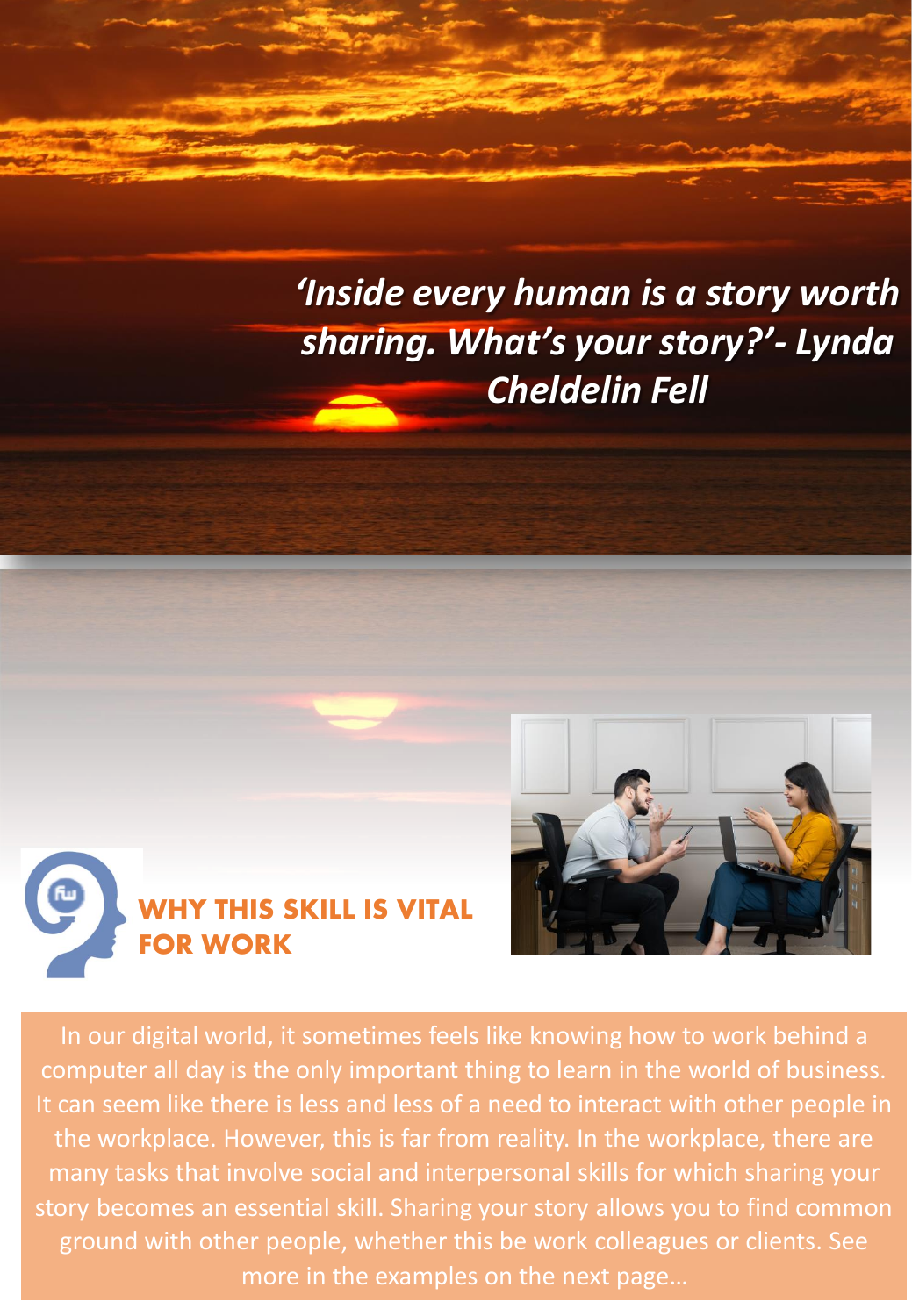# Example 1:

You apply for a job role that you know primarily involves working at an office or working remotely. You know from the job description that the work involves digital tasks that you can do from your laptop. However, when you start the interview process, you realise that a lot of the role involves client-facing tasks. This starts to make you think that you need to learn how to practice your social skills, and learn how to understand other people better in order to meet the needs of clients.

Understanding different people and how their needs are met is essential in client-facing work, and can be achieved through sharing your story. This is because when you share your story, it encourages other people to share theirs. Through sharing your story with people you meet on a daily basis, you can begin to understand other people's cultures better, the variety of different opinions that exist on certain topics, how people have dealt with their life experiences, what makes them happy or sad. This knowledge will help you conduct clientfacing work more successfully in future; by having a general understanding of other people, their needs and how to communicate with people.



**What kinds of skills do you think that you will need to help you to build confidence to share your story with others?**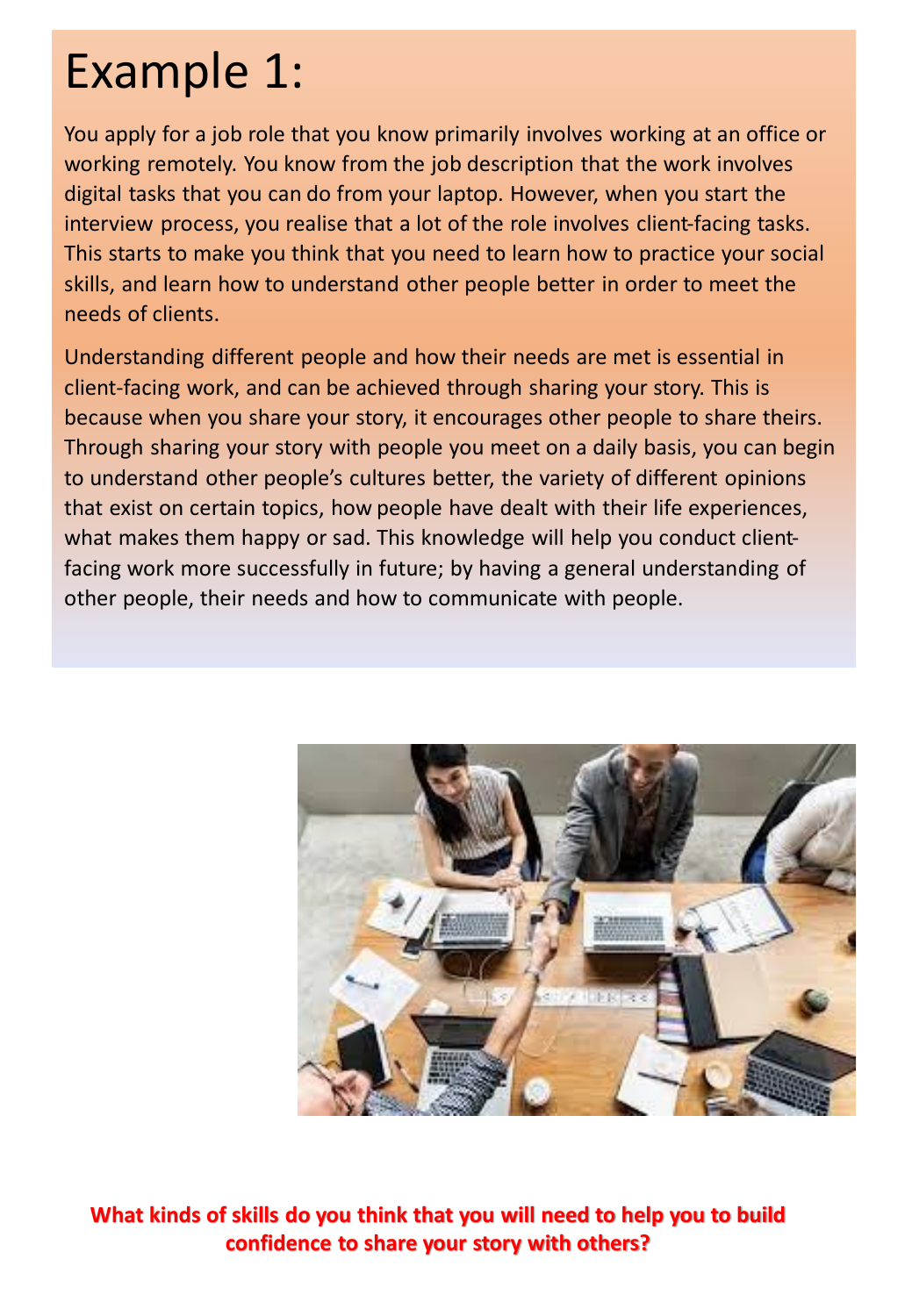### Example 2:

If your job involves customer service skills, such as for hospitality or retail roles, sharing your story can be an essential skill to help you perform at your best in the role.

This works in a similar way to the previous example because sharing your story allows you gain more social skills, understand the needs of other people, and how to converse and connect with people on the shop floor. This can allow you to adapt how you act, and the kinds of products you recommend to people based on what you understand about the kind of person they are. Ultimately, all of these skills will help you to reach sales targets and impress your manager.





When you share your life stories, your travel stories, your home life, and your positive and negative experiences, it can help you to connect with other people who may have had similar experiences. An advantage of this is that it enables you to get closer to people. In addition, it helps you learn from other people and possible mistakes that they have made in their lives.

Sharing your story also allows you to understand yourself more. This is because when you share your stories with other people, such as friends, you connect with them in ways that you may not have thought could happen if you previously had put up boundaries to sharing your story. Learning that you can connect with people through sharing your life experiences can teach you things about the way you handle relationships, friendships and relationships with your family members.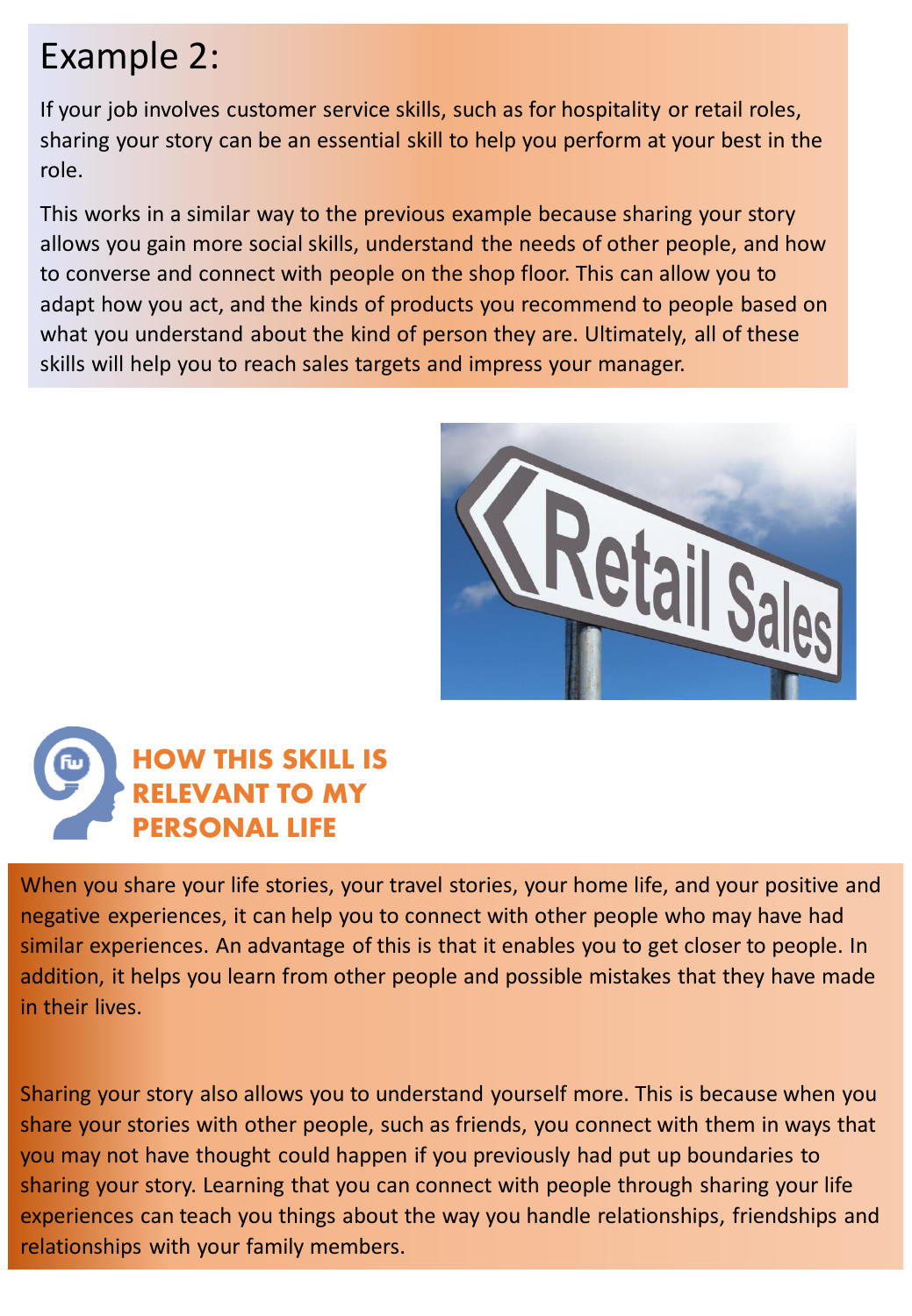



| Step 1 | Think about the boundaries that you already have<br>that may be stopping you from sharing your story.<br>Maybe you want to be more open with other<br>people about your experiences, but there are<br>thoughts and worries stopping you from doing that.<br>This step involves thinking about whether these<br>boundaries that you have actually help you and<br>make you happier, or if they are holding you back.                                                                                                           |
|--------|-------------------------------------------------------------------------------------------------------------------------------------------------------------------------------------------------------------------------------------------------------------------------------------------------------------------------------------------------------------------------------------------------------------------------------------------------------------------------------------------------------------------------------|
| Step 2 | Remember that certain boundaries are beneficial<br>when sharing your story. For example, you may later<br>regret telling people you've just met about deep<br>emotions or deeply sad experiences that you've<br>had. The value of sharing your story is doing so if<br>you are comfortable, and it's important not to share<br>too much with people that you have bad gut feeling<br>about. Sharing your personal life stories and<br>emotions can be important, but it isn't something<br>that you should feel forced to do. |
| Step 3 | Think about all of your life experiences, and all<br>possible ones that you want to share with other<br>people. Think about the benefits of sharing your<br>story from what you've read so far on this challenge<br>sheet. List some more benefits in your mind and<br>write them down.                                                                                                                                                                                                                                       |
| Step 4 | Think about situations in the past when you've felt<br>like you've wanted to share a story with someone<br>but you decided not to. Make it an intention to<br>decide that if a similar situation comes up again, you<br>will try to share a part of your story with someone,<br>even if it isn't your whole life story.                                                                                                                                                                                                       |
| Step 5 | After sharing your story from step 4, think of<br>different things you could share with someone else.<br>Even if it didn't feel good to share your story the<br>first time, it doesn't mean that talking about other<br>parts of your experiences will be the same. Maybe<br>you shared your story with the wrong person. Keep<br>sharing your story with other people in different<br>ways and notice how much it enriches your life, and<br>enables you to help and learn from others.                                      |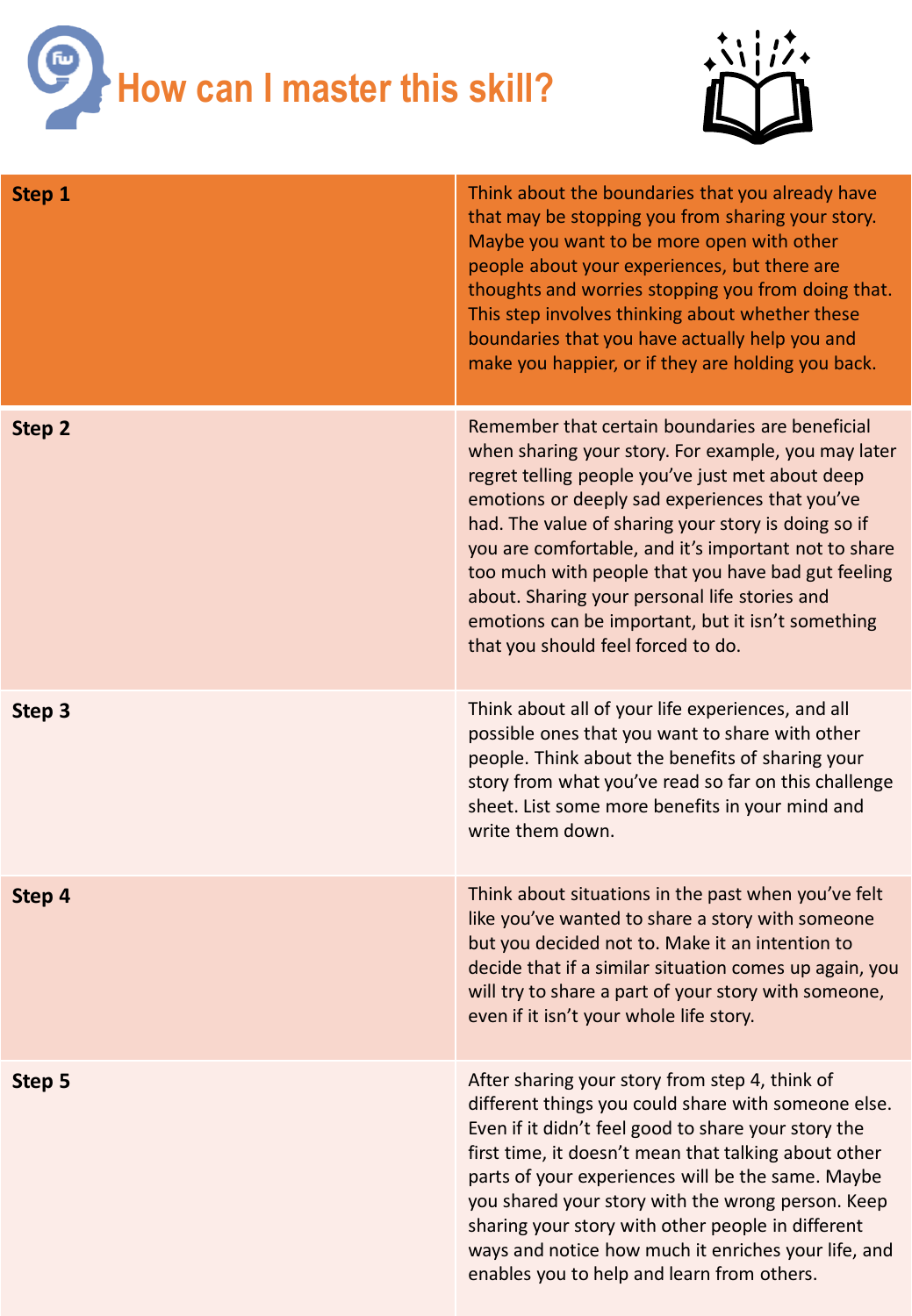





**Think of three key moments or three key stories in your life that have made you feel your happiest, or taught you the most about yourself. Write them down below:**

| 1: |  |  |  |  |
|----|--|--|--|--|
|    |  |  |  |  |
| 2: |  |  |  |  |
|    |  |  |  |  |
|    |  |  |  |  |
| 3: |  |  |  |  |
|    |  |  |  |  |

**Tell these things to someone you trust. Doing this will help see you see the benefits of sharing your story, without worrying about saying it to someone you can't trust. After seeing the benefits, sharing your story will become a habit. This habit will allow you to see an advance in your social skills, as well as an advance in how much you will learn about yourself and others.** 

\_\_\_\_\_\_\_\_\_\_\_\_\_\_\_\_\_\_\_\_\_\_\_\_\_\_\_\_\_\_\_\_\_\_\_\_\_\_\_\_\_\_\_\_\_\_\_\_\_\_\_\_\_\_\_\_\_\_\_\_\_\_\_\_\_\_\_\_



#### How would you now rate your skills in sharing your story?